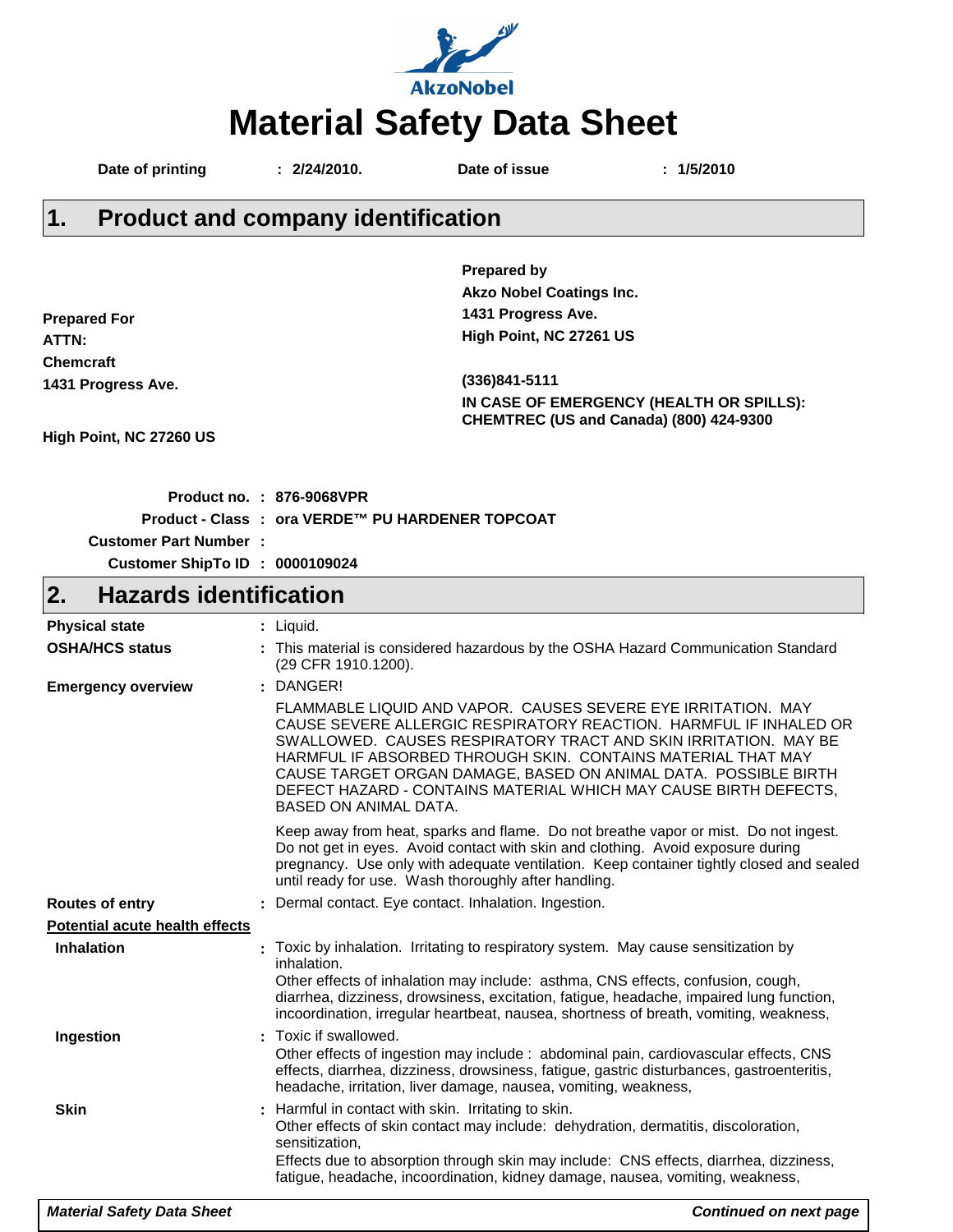| 876-9068VPR                                      | 0000109024                                                     | 2/24/2010.                                                                                                                                                                   |  |  |  |  |  |
|--------------------------------------------------|----------------------------------------------------------------|------------------------------------------------------------------------------------------------------------------------------------------------------------------------------|--|--|--|--|--|
| <b>Hazards identification</b><br>2.              |                                                                |                                                                                                                                                                              |  |  |  |  |  |
| <b>Eyes</b>                                      | : Severely irritating to eyes. Risk of serious damage to eyes. | Other effects of eye contact may include : burning, redness, swelling, tearing,                                                                                              |  |  |  |  |  |
| <b>Potential chronic health effects</b>          |                                                                |                                                                                                                                                                              |  |  |  |  |  |
| Carcinogenicity                                  |                                                                | : No known significant effects or critical hazards.                                                                                                                          |  |  |  |  |  |
| <b>Mutagenicity</b>                              |                                                                | : No known significant effects or critical hazards.                                                                                                                          |  |  |  |  |  |
| <b>Teratogenicity</b>                            |                                                                | : Contains material which may cause birth defects, based on animal data.                                                                                                     |  |  |  |  |  |
| <b>Target organs</b>                             | heart, brain, skin, eyes, central nervous system (CNS), ears.  | : Contains material which may cause damage to the following organs: kidneys, lungs, liver,                                                                                   |  |  |  |  |  |
| <b>Medical conditions</b><br>aggravated by over- |                                                                | : pulmonary conditions, skin disorders, eye disorders, kidney conditions, respiratory<br>conditions, neurological disorders, cardiovascular diseases, hearing disorders,     |  |  |  |  |  |
| exposure                                         |                                                                | Contains polyisocyanates and isocyanate monomer. Individuals with lung or breathing<br>problems or prior reaction to isocyanates must not be exposed to vapor or spray mist. |  |  |  |  |  |

NOTICE: Reports have associated repeated and prolonged OVEREXPOSURE to solvents with permanent brain and nervous system damage. Intentional misuse by deliberately concentrating and inhaling the contents of this package may be harmful or fatal.

**See toxicological information (section 11)**

#### **Composition/information on ingredients 3.**

| <b>Name</b>   | CAS number % by weight Vapor pressure |                | <b>Exposure limits</b>                                                                                                                                                           |
|---------------|---------------------------------------|----------------|----------------------------------------------------------------------------------------------------------------------------------------------------------------------------------|
| butyl acetate | 123-86-4                              | 1.3 kPa (10 mm | <b>OSHA PEL (United States).</b>                                                                                                                                                 |
|               |                                       | Hg)            | TWA: $150$ ppm 8 hour(s).                                                                                                                                                        |
|               |                                       |                | <b>ACGIH TLV (United States).</b>                                                                                                                                                |
|               |                                       |                | TWA: $150$ ppm 8 hour(s).<br>STEL: 200 ppm 15 minute(s).                                                                                                                         |
| proprietary   | $\qquad \qquad$                       | Not available. |                                                                                                                                                                                  |
| toluene       | 108-88-3                              | Not available. | <b>OSHA PEL (United States).</b><br>CEIL: 500 ppm<br>TWA: $200$ ppm 8 hour(s).<br>STEL: 300 ppm 15 minute(s).<br><b>ACGIH TLV (United States).</b><br>TWA: $20$ ppm $8$ hour(s). |

There are no additional ingredients present which, within the current knowledge of the supplier and in the concentrations applicable, are classified as hazardous to health or the environment and hence require reporting in this section.

| <b>First aid measures</b><br>4.   |                                                                                                                                                                                                                                                                                                                                                                                                                 |  |  |  |
|-----------------------------------|-----------------------------------------------------------------------------------------------------------------------------------------------------------------------------------------------------------------------------------------------------------------------------------------------------------------------------------------------------------------------------------------------------------------|--|--|--|
| <b>Protection of first-aiders</b> | : No action shall be taken involving any personal risk or without suitable training. If it is<br>suspected that fumes are still present, the rescuer should wear an appropriate mask or<br>self-contained breathing apparatus. It may be dangerous to the person providing aid to<br>give mouth-to-mouth resuscitation. Wash contaminated clothing thoroughly with water<br>before removing it, or wear gloves. |  |  |  |
| Eye contact                       | : Get medical attention immediately if symptoms occur. Check for and remove any contact<br>lenses. Immediately flush eyes with plenty of water for at least 15 minutes, occasionally<br>lifting the upper and lower eyelids.                                                                                                                                                                                    |  |  |  |
| <b>Skin contact</b>               | : Get medical attention immediately if symptoms occur. In case of contact, immediately<br>flush skin with plenty of water for at least 15 minutes while removing contaminated<br>clothing and shoes. Wash clothing before reuse. Clean shoes thoroughly before reuse.                                                                                                                                           |  |  |  |
| <b>Inhalation</b>                 | : Get medical attention immediately if symptoms occur. Move exposed person to fresh air.<br>If not breathing, if breathing is irregular or if respiratory arrest occurs, provide artificial<br>respiration or oxygen by trained personnel. Loosen tight clothing such as a collar, tie,<br>belt or waistband.                                                                                                   |  |  |  |
| Ingestion                         | : Get medical attention immediately. Wash out mouth with water. If material has been<br>swallowed and the exposed person is conscious, give small quantities of water to drink.<br>Stop if the exposed person feels sick as vomiting may be dangerous. Do not induce<br>vomiting unless directed to do so by medical personnel. Never give anything by mouth to<br>an unconscious person.                       |  |  |  |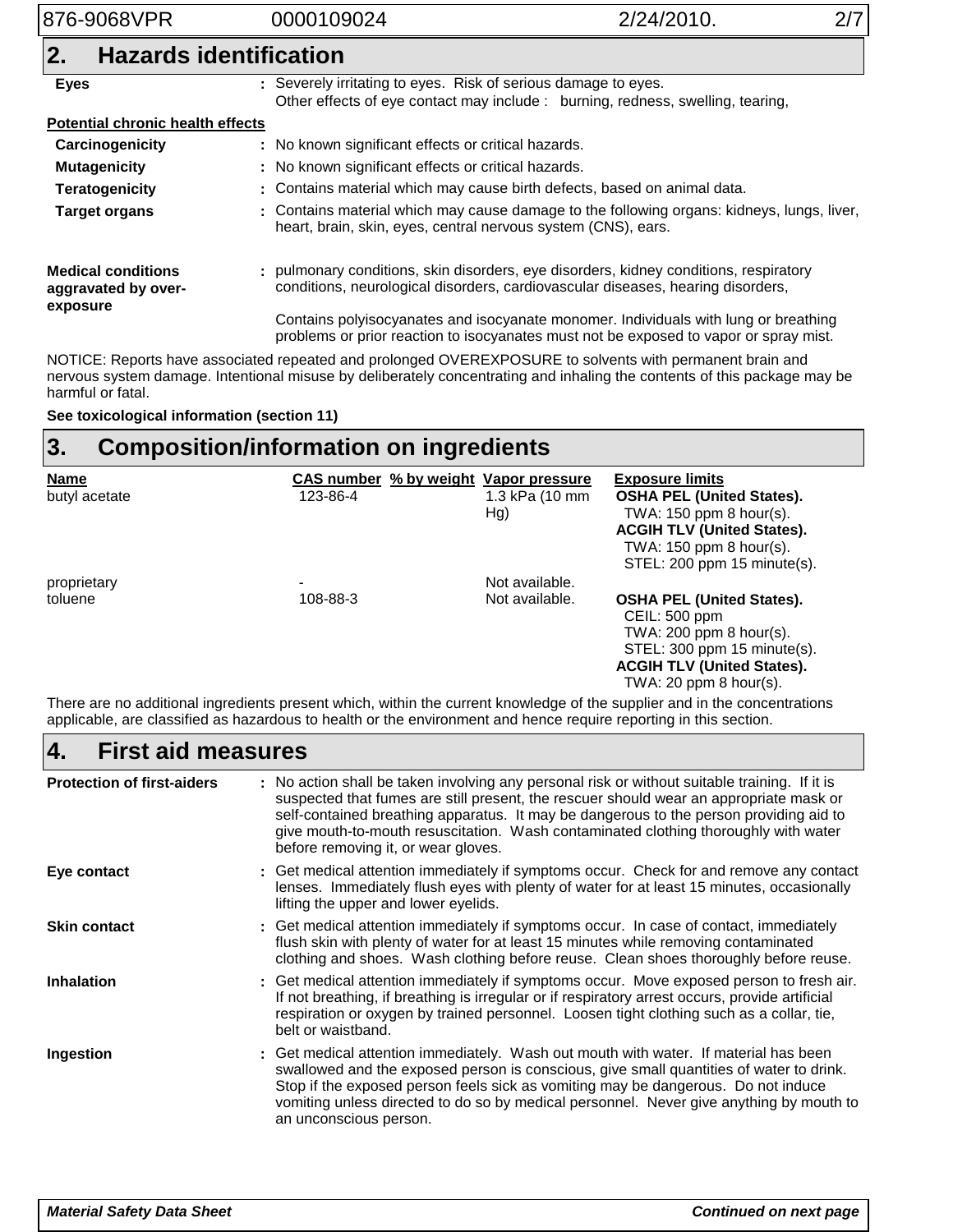876-9068VPR 0000109024 2/24/2010. 3/7

## **Fire-fighting measures 5.**

| Flammability of the product                              | Flammable liquid. In a fire or if heated, a pressure increase will occur and the container<br>may burst, with the risk of a subsequent explosion. Runoff to sewer may create fire or<br>explosion hazard.                                                                                                                     |
|----------------------------------------------------------|-------------------------------------------------------------------------------------------------------------------------------------------------------------------------------------------------------------------------------------------------------------------------------------------------------------------------------|
| <b>Flash point</b>                                       | : Closed cup: $4\mathbb{C}$ (39.2 $\mathbb{F}$ )                                                                                                                                                                                                                                                                              |
| <b>Flammable limits</b>                                  | : Lower: 1.2%<br>Upper: 7.6%                                                                                                                                                                                                                                                                                                  |
| <b>Extinguishing media</b>                               |                                                                                                                                                                                                                                                                                                                               |
| <b>Suitable</b>                                          | : Use dry chemical, $CO2$ , water spray (fog) or foam.                                                                                                                                                                                                                                                                        |
| Not suitable                                             | : Do not use water jet.                                                                                                                                                                                                                                                                                                       |
| Special exposure hazards                                 | : Promptly isolate the scene by removing all persons from the vicinity of the incident if<br>there is a fire. No action shall be taken involving any personal risk or without suitable<br>training. Move containers from fire area if this can be done without risk. Use water spray<br>to keep fire-exposed containers cool. |
| <b>Hazardous thermal</b><br>decomposition products       | : Decomposition products may include the following materials:<br>carbon dioxide<br>carbon monoxide<br>nitrogen oxides                                                                                                                                                                                                         |
| <b>Special protective</b><br>equipment for fire-fighters | : Fire-fighters should wear appropriate protective equipment and self-contained breathing<br>apparatus (SCBA) with a full face-piece operated in positive pressure mode.                                                                                                                                                      |
|                                                          | UNUSUAL FIRE HAZARDS: During emergency conditions, overexposure to products of<br>combustion may cause a health hazard; symptoms may not be immediately apparent.<br>Obtain medical attention.                                                                                                                                |
| Special remarks on fire<br>hazards                       | : Not available.                                                                                                                                                                                                                                                                                                              |
| Special remarks on<br>explosion hazards                  | : Not available.                                                                                                                                                                                                                                                                                                              |

### **Accidental release measures 6.**

| <b>Personal precautions</b>      | : No action shall be taken involving any personal risk or without suitable training.<br>Evacuate surrounding areas. Keep unnecessary and unprotected personnel from<br>entering. Do not touch or walk through spilled material. Shut off all ignition sources. No<br>flares, smoking or flames in hazard area. Do not breathe vapor or mist. Provide<br>adequate ventilation. Wear appropriate respirator when ventilation is inadequate. Put on<br>appropriate personal protective equipment (see section 8).                                                                                 |
|----------------------------------|------------------------------------------------------------------------------------------------------------------------------------------------------------------------------------------------------------------------------------------------------------------------------------------------------------------------------------------------------------------------------------------------------------------------------------------------------------------------------------------------------------------------------------------------------------------------------------------------|
| <b>Environmental precautions</b> | : Avoid dispersal of spilled material and runoff and contact with soil, waterways, drains and<br>sewers. Inform the relevant authorities if the product has caused environmental pollution<br>(sewers, waterways, soil or air).                                                                                                                                                                                                                                                                                                                                                                |
| Methods for cleaning up          |                                                                                                                                                                                                                                                                                                                                                                                                                                                                                                                                                                                                |
| <b>Small spill</b>               | : Stop leak if without risk. Move containers from spill area. Use spark-proof tools and<br>explosion-proof equipment. Dispose of via a licensed waste disposal contractor.                                                                                                                                                                                                                                                                                                                                                                                                                     |
| Large spill                      | : Stop leak if without risk. Move containers from spill area. Approach release from<br>upwind. Prevent entry into sewers, water courses, basements or confined areas.<br>Contain and collect spillage with non-combustible, absorbent material e.g. sand, earth,<br>vermiculite or diatomaceous earth and place in container for disposal according to local<br>regulations (see section 13). Use spark-proof tools and explosion-proof equipment.<br>Dispose of via a licensed waste disposal contractor. Contaminated absorbent material<br>may pose the same hazard as the spilled product. |

## **Handling and storage 7.**

| <b>Handling</b> | : Put on appropriate personal protective equipment (see section 8). Eating, drinking and<br>smoking should be prohibited in areas where this material is handled, stored and<br>processed. Workers should wash hands and face before eating, drinking and smoking.<br>Persons with a history of asthma, allergies or chronic or recurrent respiratory disease<br>should not be employed in any process in which this product is used. Avoid exposure<br>during pregnancy. Do not get in eyes or on skin or clothing. Do not breathe vapor or<br>mist. Do not ingest. Use only with adequate ventilation. Do not enter confined spaces<br>unless adequately ventilated. Keep in the original container or an approved alternative<br>made from a compatible material, kept tightly closed when not in use. Store and use<br>away from heat, sparks, open flame or any other ignition source. Use explosion-proof |
|-----------------|-----------------------------------------------------------------------------------------------------------------------------------------------------------------------------------------------------------------------------------------------------------------------------------------------------------------------------------------------------------------------------------------------------------------------------------------------------------------------------------------------------------------------------------------------------------------------------------------------------------------------------------------------------------------------------------------------------------------------------------------------------------------------------------------------------------------------------------------------------------------------------------------------------------------|
|-----------------|-----------------------------------------------------------------------------------------------------------------------------------------------------------------------------------------------------------------------------------------------------------------------------------------------------------------------------------------------------------------------------------------------------------------------------------------------------------------------------------------------------------------------------------------------------------------------------------------------------------------------------------------------------------------------------------------------------------------------------------------------------------------------------------------------------------------------------------------------------------------------------------------------------------------|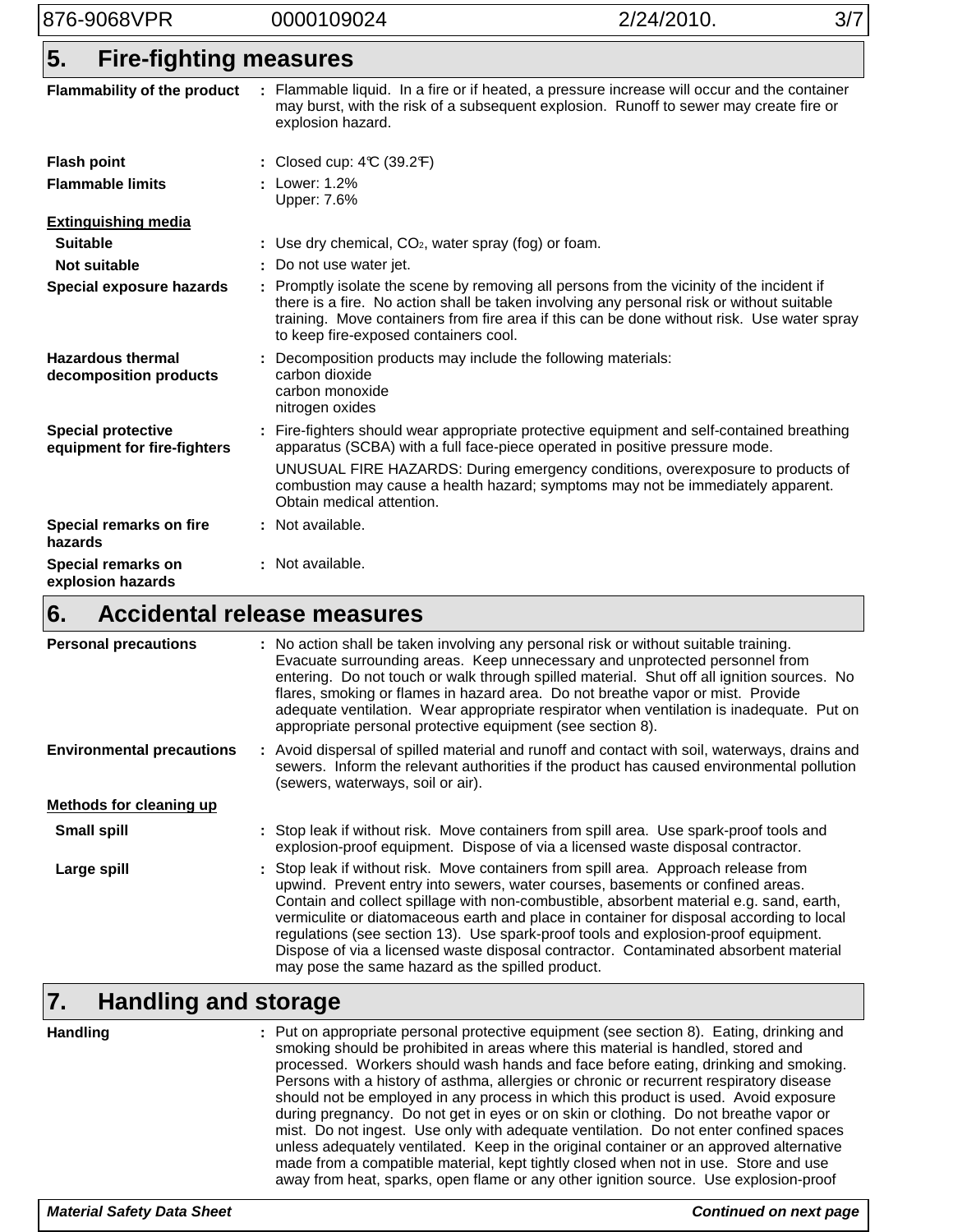876-9068VPR 0000109024 2/24/2010. 4/7

## **7. Handling and storage**

electrical (ventilating, lighting and material handling) equipment. Use non-sparking tools. Take precautionary measures against electrostatic discharges. To avoid fire or explosion, dissipate static electricity during transfer by grounding and bonding containers and equipment before transferring material. Empty containers retain product residue and can be hazardous. Do not reuse container.

Store in accordance with local regulations. Store in approved area. Store in original container protected from direct sunlight in a dry, cool and well-ventilated area, away from incompatible materials (see section 10) and food and drink. Eliminate all ignition sources. Separate from oxidizing materials. Keep container tightly closed and sealed until ready for use. Containers that have been opened must be carefully resealed and kept upright to prevent leakage. Do not store in unlabeled containers. Use appropriate containment to avoid environmental contamination. **Storage :**

#### **Exposure controls/personal protection 8.**

| <b>Engineering measures</b> | : Use only with adequate ventilation. Use process enclosures, local exhaust ventilation or<br>other engineering controls to keep worker exposure to airborne contaminants below any<br>recommended or statutory limits. The engineering controls also need to keep gas, vapor<br>or dust concentrations below any lower explosive limits. Use explosion-proof ventilation<br>equipment.                                                                                                                                                                                                                                             |
|-----------------------------|-------------------------------------------------------------------------------------------------------------------------------------------------------------------------------------------------------------------------------------------------------------------------------------------------------------------------------------------------------------------------------------------------------------------------------------------------------------------------------------------------------------------------------------------------------------------------------------------------------------------------------------|
| <b>Hygiene measures</b>     | : Wash hands, forearms and face thoroughly after handling chemical products, before<br>eating, smoking and using the lavatory and at the end of the working period. Appropriate<br>techniques should be used to remove potentially contaminated clothing. Wash<br>contaminated clothing before reusing. Ensure that eyewash stations and safety showers<br>are close to the workstation location.                                                                                                                                                                                                                                   |
| <b>Personal protection</b>  | Selection of personal protective equipment (PPE) is to be established by the employer<br>performing a PPE hazard assessment. In the U.S.A, OSHA requires completion of a<br>documented PPE hazard assessment as described in 29 CFR 1910.132.                                                                                                                                                                                                                                                                                                                                                                                       |
| <b>Respiratory</b>          | : Use properly fitted respiratory protection complying with an approved standard if a risk<br>assessment indicates this is necessary. Respirator selection must be based on known<br>or anticipated exposure levels, the hazards of the product and the safe working limits of<br>the selected respirator.<br>Dry sanding, flame cutting and/or welding of the dry paint film will give rise to dust and/or<br>hazardous fumes. Wet sanding/flatting should be used wherever possible. If exposure<br>cannot be avoided by the provision of local exhaust ventilation, suitable respiratory<br>protective equipment should be used. |
| Hands                       | Chemical-resistant, impervious gloves complying with an approved standard should be<br>worn at all times when handling chemical products if a risk assessment indicates this is<br>necessary.                                                                                                                                                                                                                                                                                                                                                                                                                                       |
| <b>Eyes</b>                 | : Safety eyewear complying with an approved standard should be used when a risk<br>assessment indicates this is necessary to avoid exposure to liquid splashes, mists or<br>dusts.                                                                                                                                                                                                                                                                                                                                                                                                                                                  |
| <b>Skin</b>                 | : Personal protective equipment for the body should be selected based on the task being<br>performed and the risks involved and should be approved by a specialist before handling<br>this product.                                                                                                                                                                                                                                                                                                                                                                                                                                 |
| Other protection            | Not available.                                                                                                                                                                                                                                                                                                                                                                                                                                                                                                                                                                                                                      |

#### **Physical and chemical properties 9.**

| : Liquid.                           |
|-------------------------------------|
| : Not applicable.                   |
| : Not applicable.                   |
| : Not available.                    |
| : Not available.                    |
| : Not available.                    |
| : Not applicable.                   |
| : Not applicable.                   |
| : Not available.                    |
| : 110.56 to 128.89°C (231 to 264°F) |
| : Not available.                    |
|                                     |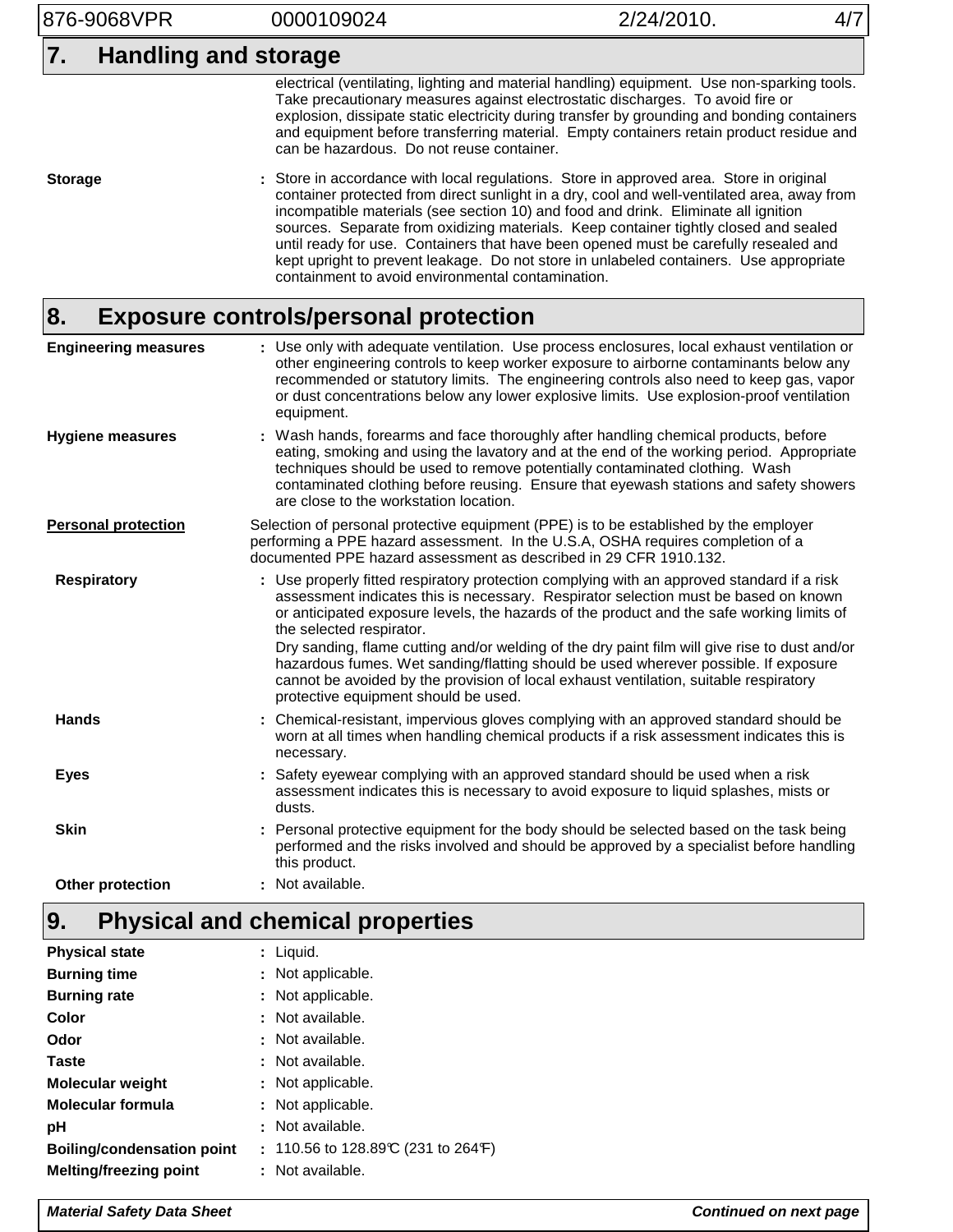# **9. Physical and chemical properties**

| <b>Critical temperature</b>      | : Not available.                                                             |
|----------------------------------|------------------------------------------------------------------------------|
| <b>Relative density</b>          | : 0.991                                                                      |
| Vapor density                    | : Heavier than air                                                           |
| <b>Volatility</b>                | $: 69.75\%$ (w/w)                                                            |
| <b>Odor threshold</b>            | : Not available.                                                             |
| <b>Evaporation rate</b>          | : Highest known value: Greater than 1. (toluene) compared with butyl acetate |
| <b>Viscosity</b>                 | : Not available.                                                             |
| Ionicity (in water)              | : Not available.                                                             |
| <b>Dispersibility properties</b> | : Not available.                                                             |
| <b>Solubility</b>                | : Not available.                                                             |

# **Stability and reactivity 10.**

| <b>Chemical stability</b>                    | . The product is stable, under normal conditions of storage and use.                                                                                                                                                                                        |
|----------------------------------------------|-------------------------------------------------------------------------------------------------------------------------------------------------------------------------------------------------------------------------------------------------------------|
| <b>Hazardous polymerization</b>              | : Yes.                                                                                                                                                                                                                                                      |
| <b>Conditions to avoid</b>                   | : Avoid all possible sources of ignition (spark or flame). Do not pressurize, cut, weld,<br>braze, solder, drill, grind or expose containers to heat or sources of ignition.<br>Other Conditions to avoid: temperatures above 140 degrees, light, moisture, |
| <b>Materials to avoid</b>                    | : Reactive or incompatible with the following materials: oxidizing materials, metals, acids,<br>alkalis and moisture.                                                                                                                                       |
| <b>Hazardous decomposition</b><br>products   | : Not available.                                                                                                                                                                                                                                            |
| <b>Possibility of hazardous</b><br>reactions | : Under normal conditions of storage and use, hazardous reactions will not occur.                                                                                                                                                                           |

# **11. Toxicological information**

| <b>Acute toxicity</b>                     |                          |                        |                         |                 |
|-------------------------------------------|--------------------------|------------------------|-------------------------|-----------------|
| Product/ingredient name                   | Result                   | <b>Species</b>         | <b>Dose</b>             | <b>Exposure</b> |
| toluene                                   | LD50 Dermal              | Rabbit                 | 12124 mg/kg             |                 |
|                                           | LD50 Oral                | Rat                    | 636 mg/kg               |                 |
|                                           | <b>LC50</b> Inhalation   | Rat                    | 49000 mg/m <sup>3</sup> | 4 hours         |
|                                           | Vapor                    |                        |                         |                 |
| butyl acetate                             | LD50 Dermal              | Guinea pig             | 8770 mg/kg              |                 |
|                                           | LD50 Oral                | Rat                    | 10768 mg/kg             |                 |
|                                           | LC50 Inhalation<br>Vapor | Rat                    | 390 ppm                 | 4 hours         |
| Carcinogenicity                           |                          |                        |                         |                 |
| Not available.                            |                          |                        |                         |                 |
| <b>Mutagenicity</b>                       |                          |                        |                         |                 |
| Product/ingredient name<br>Not available. | <b>Test</b>              | <b>Experiment</b>      |                         | <b>Result</b>   |
| <b>Teratogenicity</b>                     |                          |                        |                         |                 |
| <b>Product/ingredient name</b>            | Result                   | <b>Species</b>         | <b>Dose</b>             | <b>Exposure</b> |
| toluene                                   | Positive -               | Mammal -               |                         |                 |
|                                           | Unreported               | species<br>unspecified |                         |                 |
| <b>Ecological information</b><br>12.      |                          |                        |                         |                 |

Data available upon request.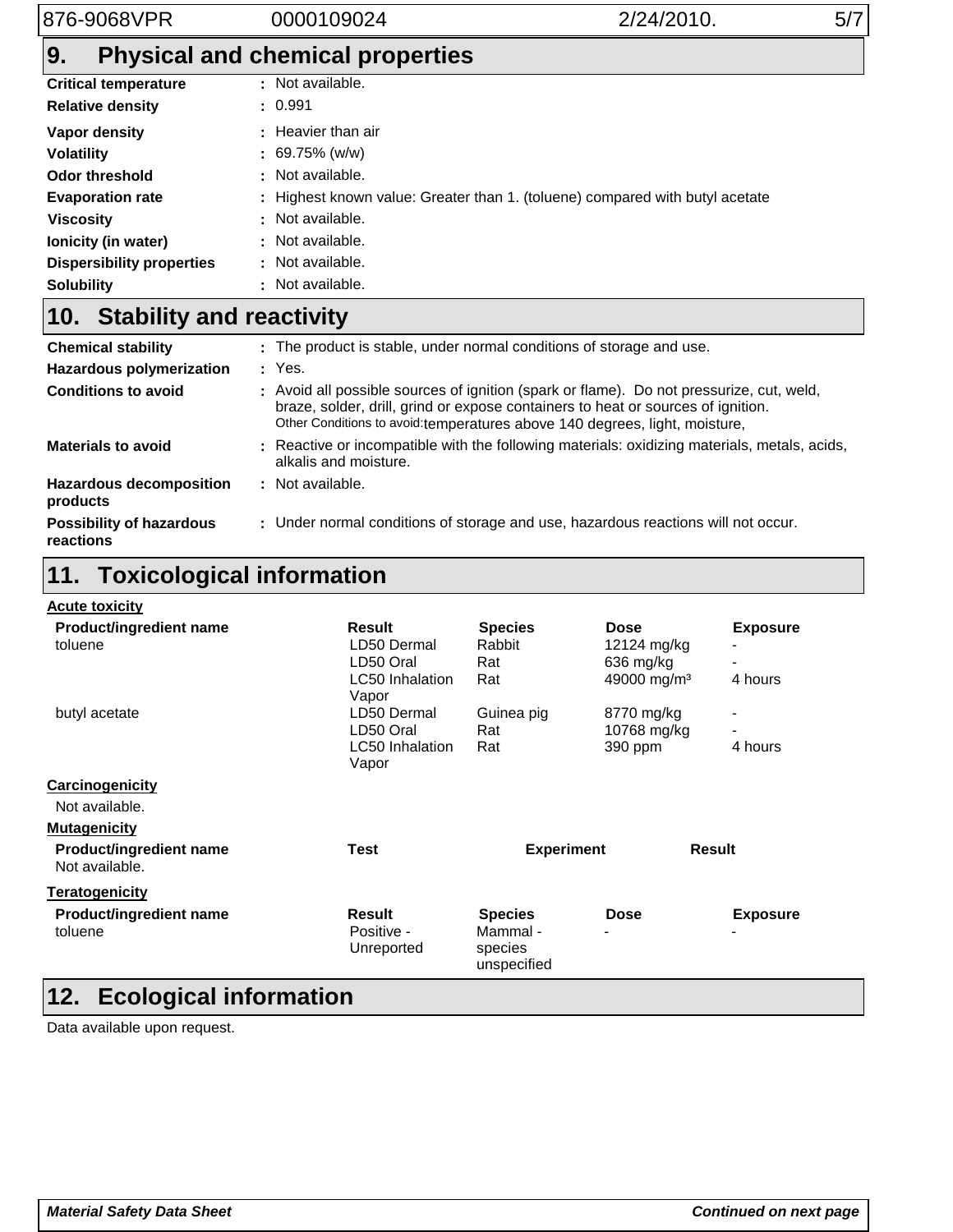**Waste disposal**

The generation of waste should be avoided or minimized wherever possible. Empty **:** containers or liners may retain some product residues. This material and its container must be disposed of in a safe way. Dispose of surplus and non-recyclable products via a licensed waste disposal contractor. Disposal of this product, solutions and any byproducts should at all times comply with the requirements of environmental protection and waste disposal legislation and any regional local authority requirements. Avoid dispersal of spilled material and runoff and contact with soil, waterways, drains and sewers.

**Disposal should be in accordance with applicable regional, national and local laws and regulations.**

#### **Transport information 14.**

Note: Information contained in this section may vary from the actual shipping description depending on quantity in containers, mode of shipment and use of exemptions.

| <b>Regulatory</b><br>information | <b>UN number</b> | <b>Proper shipping</b><br>name | <b>Classes</b> | $PG^*$       | Label           | <b>Additional</b><br>information                                                              |
|----------------------------------|------------------|--------------------------------|----------------|--------------|-----------------|-----------------------------------------------------------------------------------------------|
| <b>DOT Classification</b>        | <b>UN1263</b>    | Paint                          | 3              | $\mathbf{I}$ | <b>ANTICARE</b> | RQ: 8077.16lbs<br>(3663.11kgs) [butyl<br>acetate] RQ:<br>12860.7lbs<br>(5832.54kgs) [toluene] |
| <b>TDG Classification</b>        | <b>UN1263</b>    | Paint                          | 3              | $\mathbf{I}$ | ے               |                                                                                               |
| <b>IMDG Class</b>                | <b>UN1263</b>    | Paint                          | 3              | $\mathbf{I}$ | U.              |                                                                                               |
| <b>IATA-DGR Class</b>            | <b>UN1263</b>    | Paint                          | 3              | $\mathbf{I}$ | W.              |                                                                                               |

PG\* : Packing group

#### **Regulatory information 15.**

## **United States**

**U.S. Federal regulations** : United States inventory (TSCA 8b) : All components are listed or exempted.

> **Clean Air Act (CAA) 112 regulated toxic substances**: 1,6-hexamethylene diisocyanate; **(HAPS)** 2,4-toluene diisocyanate; toluene

## **SARA 313**

|                    | <b>Product name</b> | <b>CAS number</b> | Concentration |
|--------------------|---------------------|-------------------|---------------|
| Form R - Reporting | toluene             | 108-88-3          | 7.78          |
| requirements       |                     |                   |               |

## **requirements**

SARA 313 notifications must not be detached from the MSDS and any copying and redistribution of the MSDS shall include copying and redistribution of the notice attached to copies of the MSDS subsequently redistributed.

## **California Prop. 65**

**WARNING:** This product contains a chemical known to the State of California to cause birth defects or other reproductive harm.

| Ingredient name | Cancer | <b>Reproductive</b> | No significant risk<br>level | <b>Maximum</b><br>acceptable dosage |
|-----------------|--------|---------------------|------------------------------|-------------------------------------|
| toluene         | No.    | Yes.                | No.                          | <u>level</u><br>No.                 |

## **Canada**

**Canada inventory :**

All components of this product are on the CEPA DSL inventory.